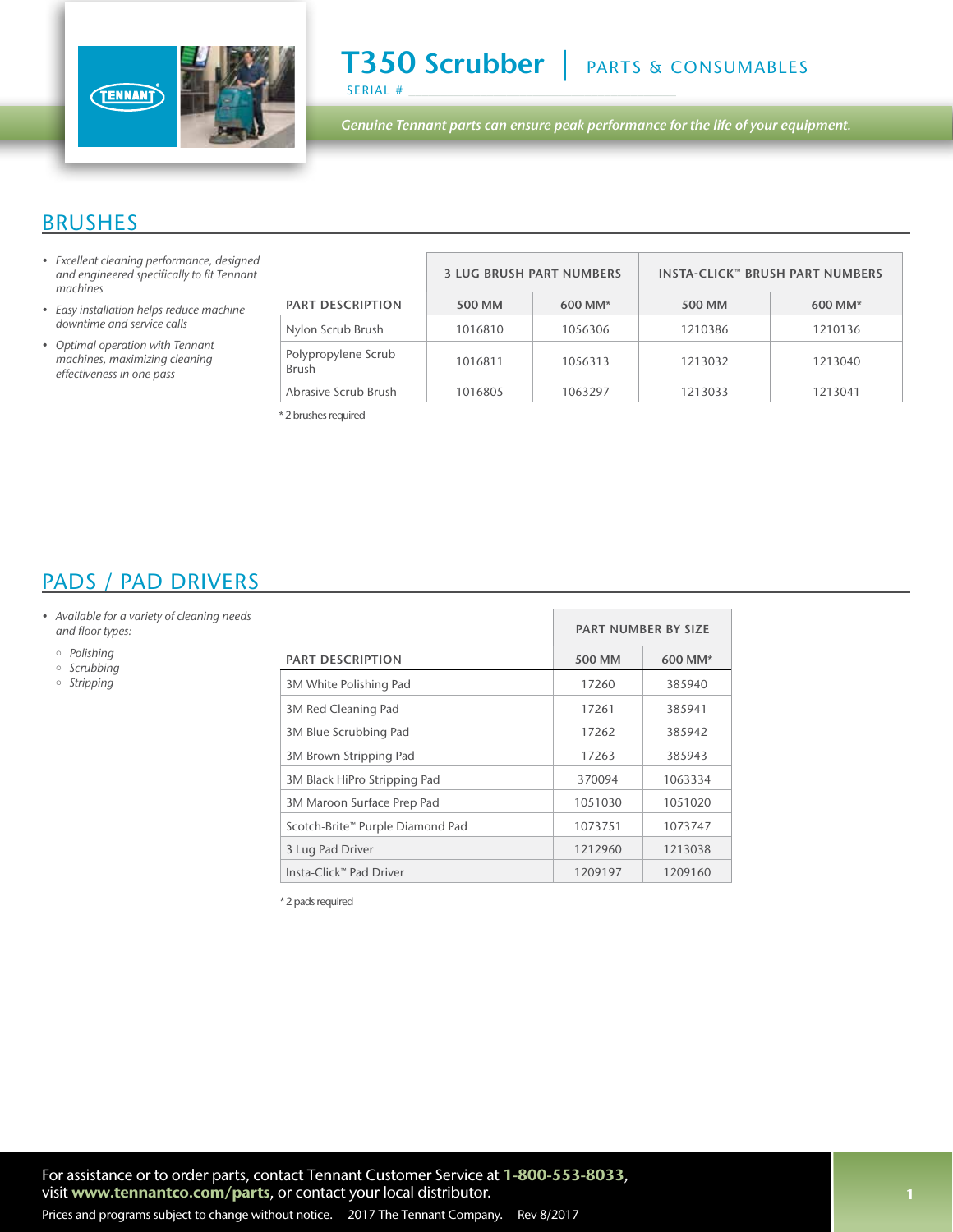### STONE CARE SOLUTIONS

- Easy and effective method to restore concrete and terrazzo floors to a high gloss finish
- Our Stone Care Solutions enable *professionals to grind and polish*  concrete floors using standard cleaning equipment

| TRIZACT PART DESCRIPTION                             | <b>PART NUMBER</b> |
|------------------------------------------------------|--------------------|
| Gold Diamond Disc, 5", case of 4                     | 1219470            |
| Red Diamond Disc, 5", case of 4                      | 1219471            |
| Blue Diamond Disc, 5", case of 4                     | 1219472            |
| Scotchgard™ Stone Floor Protector                    | 1073768            |
| Scotchgard™ Floor Protector Applicator Pad           | 1073771            |
| 3M™ Easy Shine Applicator Kit                        | 1073770            |
| 3M™ Easy Trap Duster                                 | 1073769            |
| Scotchgard™ Purple Diamond Floor Pad, 12", case of 5 | 1073747            |
| Scotchgard™ Purple Diamond Floor Pad, 17", case of 5 | 1073766            |
| Scotchgard™ Purple Diamond Floor Pad, 20", case of 5 | 1073751            |

# **SQUEEGEES**

- Exceptional liquid pick-up, designed and engineered specifically to fit Tennant machines
- Less rework and low labor costs
- Ideal fit for any application with three types of squeegees:
	- Premium Linatex® rubber exhibits outstanding strength and resistance to cutting and tearing
	- $\circ$  Chemical-resistant urethane has a long service life; well suited for use with organic and petroleum-based *oils*
	- Economy Gum Rubber is a costeffective option for smooth, indoor floors, made of a combination of natural material and fillers

|                               | <b>500 MM PART NUMBER</b> |             | <b>600 MM PART NUMBER</b> |             |
|-------------------------------|---------------------------|-------------|---------------------------|-------------|
| SQUEEGEE MATERIAL DESCRIPTION | <b>FRONT</b>              | <b>REAR</b> | <b>FRONT</b>              | <b>REAR</b> |
| Linatex <sup>®</sup>          | 1223124                   | 1223125     | 1222960                   | 1222961     |
| Urethane                      | 1227124                   | 1227125     | 1227128                   | 1227129     |
| Gum Rubber                    | 1227126                   | 1227127     | 1227130                   | 1227131     |

For assistance or to order parts, contact Tennant Customer Service at 1-800-553-8033, visit www.tennantco.com/parts, or contact your local distributor.